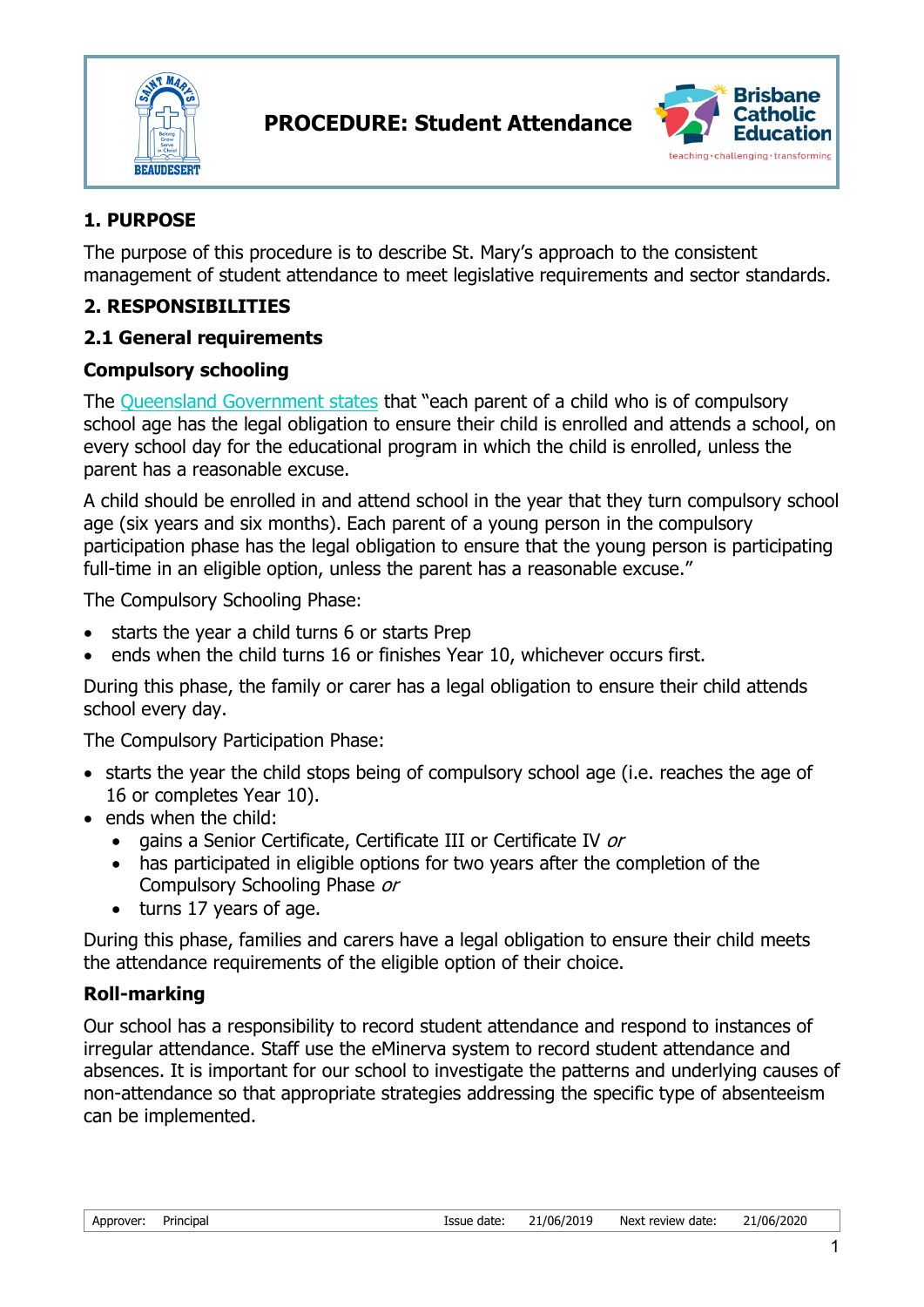

**PROCEDURE: Student Attendance** 



Our school, and by virtue of their employment, our teachers, are legally required to monitor and record attendance of students in their care on a daily basis, whether absent or present in class, on excursion or at a school-based activity.

## **Student attendance level**

Students, families and carers, and staff will work together to ensure all students meet the school expectation of 90% or above attendance and zero unexplained absences.

90% attendance equates to 5 days absence per term and 10 days absence per semester.

#### **2.2 Roles and responsibilities**

| <b>Role</b>                 | <b>Responsibilities</b>                                                                                                                                                                                                                                                                                                                                         |
|-----------------------------|-----------------------------------------------------------------------------------------------------------------------------------------------------------------------------------------------------------------------------------------------------------------------------------------------------------------------------------------------------------------|
| Principal                   | coordinate and implement this procedure<br>$\bullet$                                                                                                                                                                                                                                                                                                            |
|                             | manage student attendance in consultation with the school<br>$\bullet$                                                                                                                                                                                                                                                                                          |
|                             | community                                                                                                                                                                                                                                                                                                                                                       |
|                             | engage with families to proactively promote high levels of<br>student attendance                                                                                                                                                                                                                                                                                |
|                             | monitor non-attendance and re-engage students in partnership<br>with families and carers                                                                                                                                                                                                                                                                        |
|                             | ensure compliance of data entry in alignment with eMinerva<br>$\bullet$<br>requirements                                                                                                                                                                                                                                                                         |
|                             | ensure staff are made aware of the BCE Student Attendance<br>policy and this procedure and ensure a copy of this procedure is<br>provided to relief staff (i.e. published on School Portal)<br>record and report attendance data in annual reviews<br>$\bullet$<br>• ensure relief staff are entered into WSS timesheets in order to<br>gain access to eMinerva |
|                             | ensure eMinerva training is part of the induction process for new<br>$\bullet$<br>staff and annual training for existing staff                                                                                                                                                                                                                                  |
| Staff with roll-<br>marking | ensure data is entered into eMinerva in an accurate and timely<br>$\bullet$<br>manner, twice per day                                                                                                                                                                                                                                                            |
| responsibilities            | any student absent from school without explanation requires<br>$\bullet$<br>same day follow up and reporting to families and carers on the<br>day of the absence<br>follow up on eMinerva notifications of unexplained absences<br>$\bullet$<br>inform Principal of unexplained or $3+$ days of absence                                                         |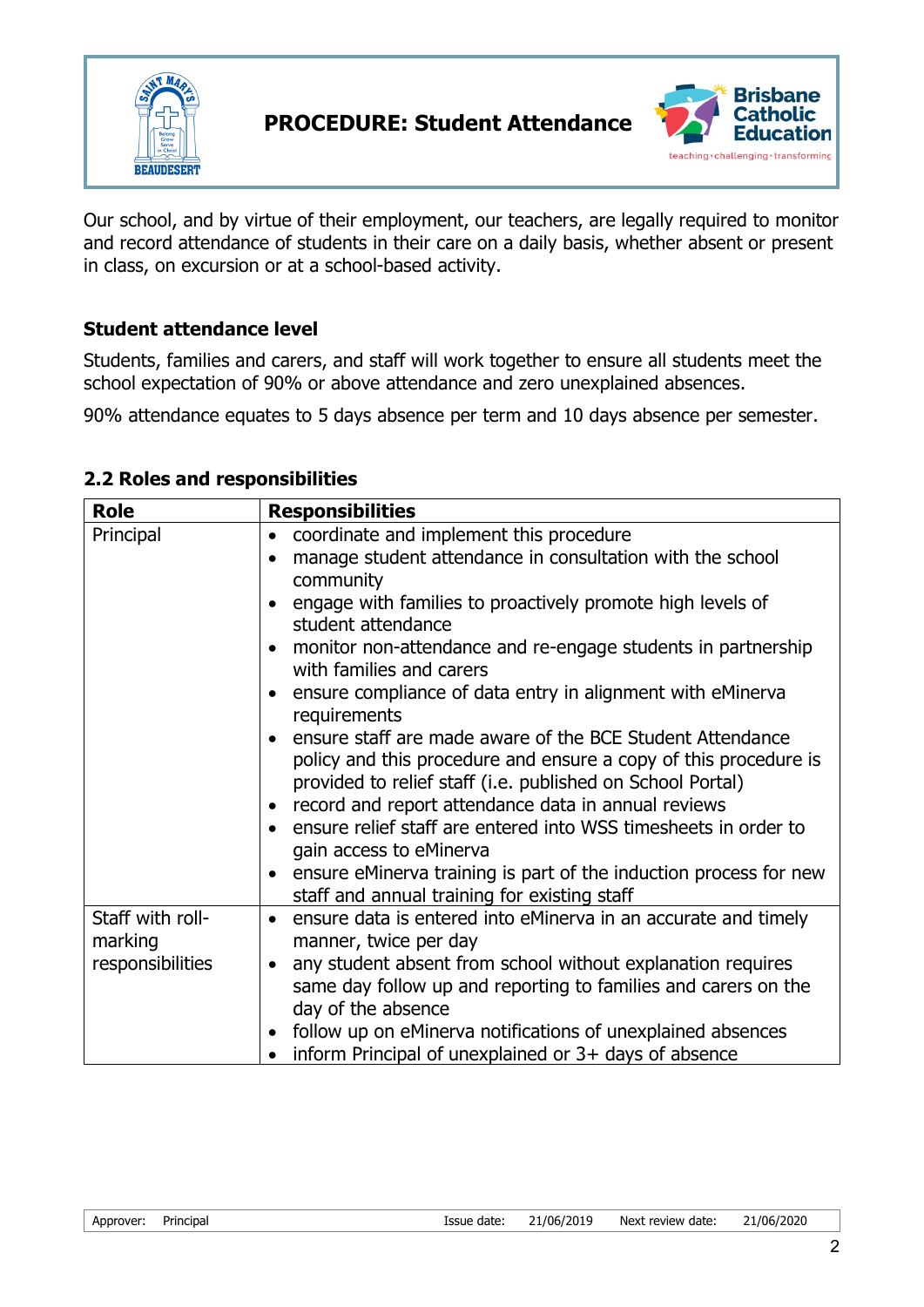



## **3. PROCEDURE**

| <b>Activity</b>                   | <b>Requirement</b>                                                                                                                                                                                                                                                                                                                                                                                                                                                                                                                                                                                                                                                                                                                                                           |
|-----------------------------------|------------------------------------------------------------------------------------------------------------------------------------------------------------------------------------------------------------------------------------------------------------------------------------------------------------------------------------------------------------------------------------------------------------------------------------------------------------------------------------------------------------------------------------------------------------------------------------------------------------------------------------------------------------------------------------------------------------------------------------------------------------------------------|
| <b>Attendance Marking</b>         | Attendance will be marked for all students each morning and<br>$\bullet$<br>afternoon by the class teachers<br>The School Secretary will check this has been done for classes<br>$\bullet$<br>at 9.15am and 2.10pm daily<br>A phone call will be made to the teacher if the class roll is not<br>marked on time<br>The APRE will be advised of rolls that are consistently<br>unmarked or marked incorrectly<br>Incorrectly marked rolls will be corrected by the teacher<br>responsible for the class<br>If the teacher is unable to make corrections to the roll, the<br>School Secretary will adjust the roll and advise the teacher                                                                                                                                      |
| Present Categories in<br>eMinerva | Students who are:<br>$\bullet$<br>$\circ$ in class will be marked 'Present – In Class'<br>$\circ$ in an alternate learning activity will be marked<br>'Present - Alternate Learning Activity'<br>in sick bay will have their attendance category<br>$\circ$<br>changed to 'Present $-$ In Sick Bay' by the office<br>personnel<br>participating in activities (excursion; camps etc.) will<br>$\circ$<br>be marked accordingly by the teacher responsible<br>for the activity<br>These attendance categories must not be changed, unless<br>$\bullet$<br>the student is present in class and then the category should<br>be changed to 'Present - In Class'<br>Students will only be marked as 'Present - Not Required to<br>Attend' upon instruction from School Leadership |
| Absent Categories in<br>eMinerva  | Students who are:<br>not in class, and notification has not been received<br>$\Omega$<br>from a family or carer, will be marked 'Absent -<br>Unexplained'<br>not in class, and notification has been received from a<br>$\circ$<br>family or carer, will be marked 'Absent - Explained'<br>When marking the roll, if teachers have received written<br>information from the family or carer regarding a student's<br>absence from school, the teacher will enter the details<br>(including absence category) into a log in eMinerva                                                                                                                                                                                                                                          |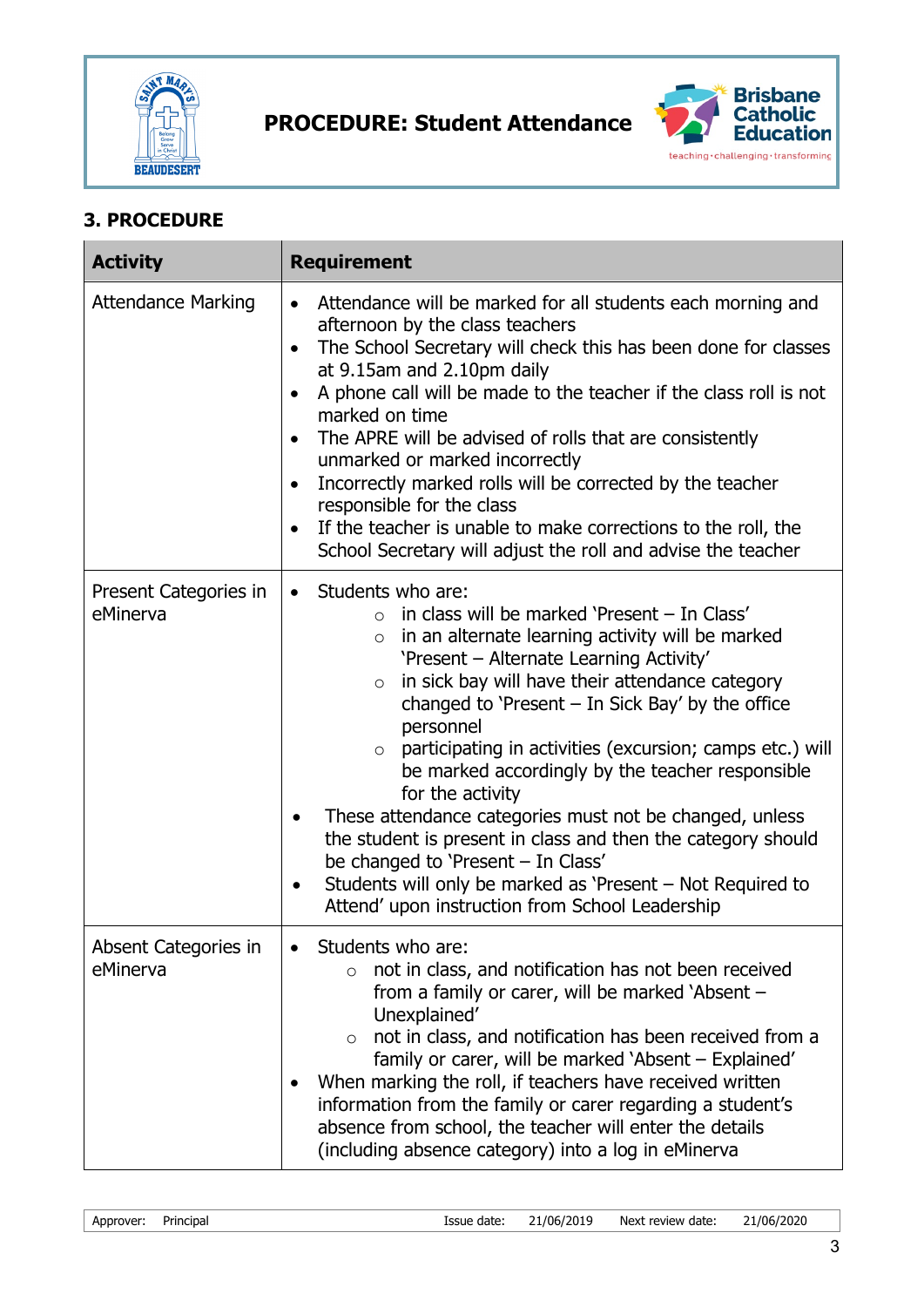

**PROCEDURE: Student Attendance** 



| <b>Activity</b>         | <b>Requirement</b>                                                                                                                                                                                                                                                                                                                                                                                                                                                                                                                                                                                                                                                                                                                                                                                                                                                                                                                                                                                                                                                                                                                                                                                          |
|-------------------------|-------------------------------------------------------------------------------------------------------------------------------------------------------------------------------------------------------------------------------------------------------------------------------------------------------------------------------------------------------------------------------------------------------------------------------------------------------------------------------------------------------------------------------------------------------------------------------------------------------------------------------------------------------------------------------------------------------------------------------------------------------------------------------------------------------------------------------------------------------------------------------------------------------------------------------------------------------------------------------------------------------------------------------------------------------------------------------------------------------------------------------------------------------------------------------------------------------------|
|                         | If the family or carer have informed the office of the absence,<br>the School Secretary will enter these details into a log in<br>eMinerva<br>Class teachers should enter any information regarding future<br>planned absences of students by entering a Notified Absence<br>into e-Minerva<br>If a student is away for three consecutive days (or earlier if<br>concerned) the class teacher or Office staff will contact the<br>family or carer<br>Any student absent from school without explanation requires<br>same day follow up and reporting to families and carers on<br>the day of the absence<br>If a student has been previously marked 'Present at school'<br>but they are not in class without permission, the teacher is to<br>ring the office and advise that the student is not present.<br>Office personnel will then inform school leadership that the<br>student is missing. They will then attempt to locate the<br>student who will be dealt with according to the school's<br>Student Behaviour Support Plan<br>Students will only be marked as 'Absent – Not Required to<br>Attend', 'Absent - Truant' or 'Absent - Internal Suspension'<br>upon instruction from school leadership |
| Unexplained<br>Absences | A notification will be sent to the student's family or carer by<br>$\bullet$<br>approximately 9.30am each day. The School Secretary will<br>follow up any unexplained absences by contacting the<br>student's family or carer<br>Past unexplained absences are indicated by the red<br>Unexplained Absence Alert icon on class rolls. When the class<br>teacher or Office staff receive written explanation of the<br>absence from the student's family or carer they will update the<br>absence category and enter details into eMinerva with the<br>details                                                                                                                                                                                                                                                                                                                                                                                                                                                                                                                                                                                                                                               |
| <b>Late Arrivals</b>    | A student is considered to have arrived late any time after<br>8.40am.<br>All students arriving late will sign in at the Office and will be<br>marked present on the roll by the School Secretary<br>If class teachers observe a student has made a habit of<br>arriving late, or is late for three consecutive days, they will<br>contact the student's family or carer as per this procedure                                                                                                                                                                                                                                                                                                                                                                                                                                                                                                                                                                                                                                                                                                                                                                                                              |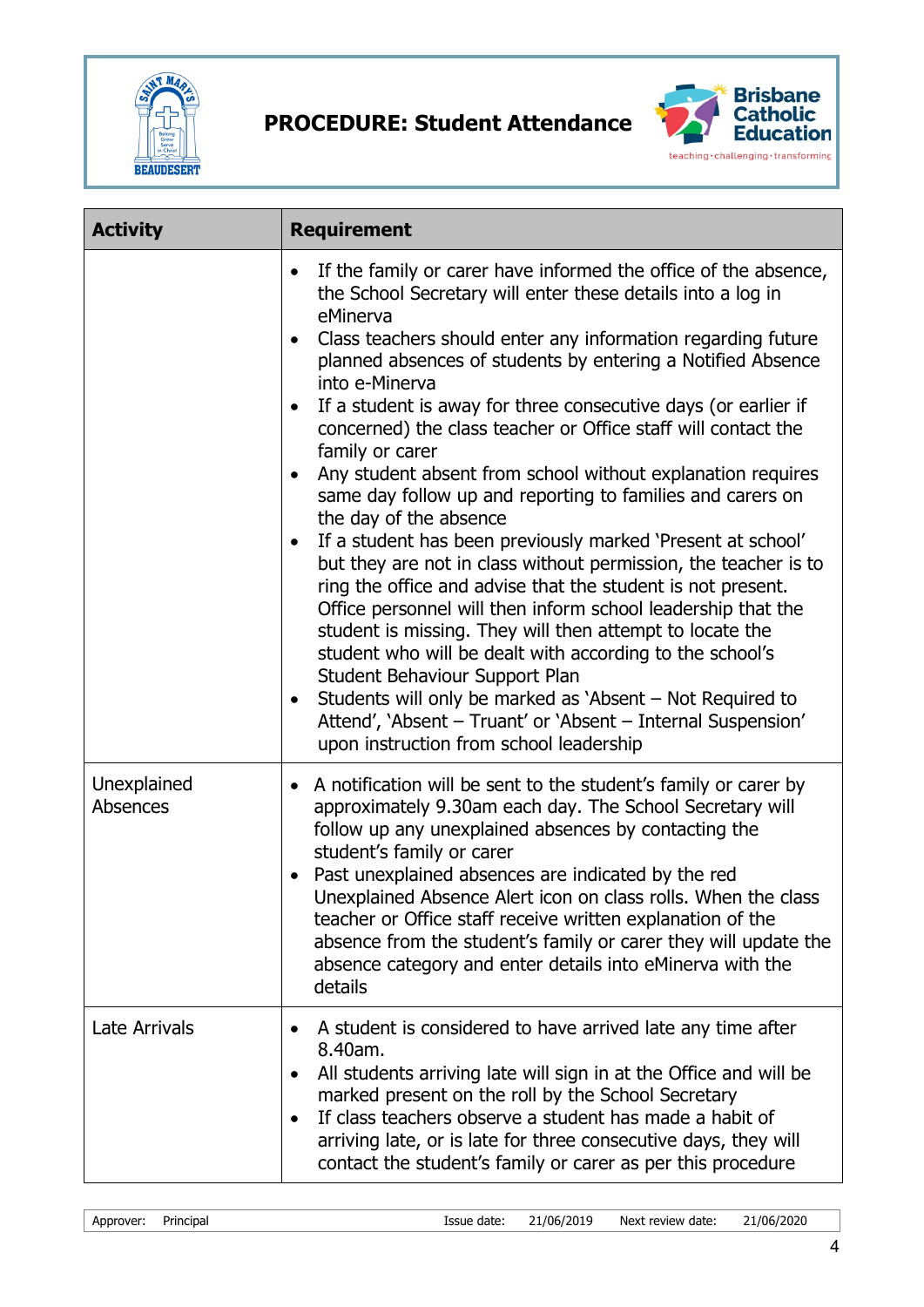



| <b>Activity</b>                          | <b>Requirement</b>                                                                                                                                                                                                                                                                                                                                                                                                                                                                                                                                                                                                                                     |
|------------------------------------------|--------------------------------------------------------------------------------------------------------------------------------------------------------------------------------------------------------------------------------------------------------------------------------------------------------------------------------------------------------------------------------------------------------------------------------------------------------------------------------------------------------------------------------------------------------------------------------------------------------------------------------------------------------|
|                                          | An SMS message will be sent to the student's family or carer<br>advising their child has arrived late to school                                                                                                                                                                                                                                                                                                                                                                                                                                                                                                                                        |
| <b>Early Departures</b>                  | A student is considered to be leaving early any time before<br>$\bullet$<br>2.50pm.<br>All students can leave early when:<br>1. There is a note from the family or carer in their diary to<br>their class teacher. The class teacher will sign that<br>they have sighted this note. Only students who have<br>notes signed by their class teacher will be given<br>permission to sign out of the office<br>2. A parent/guardian has informed the class teacher<br>through an email or in a conversation<br>3. A parent/guardian has rung the school office advising<br>of an early departure and the reason for this                                   |
| <b>SMS Messages</b>                      | Unexplained Absences: An SMS message will be sent to the<br>$\bullet$<br>student's family or carer at 9.30am each day advising of any<br>'Unexplained' absences<br>Late Arrivals: An SMS message will be sent to a student's<br>family or carer advising of students who have arrived late<br>Any incorrect messages caused by incorrect roll-marking will<br>be made known to the APRE/Principal.                                                                                                                                                                                                                                                     |
| Non-Marking of<br><b>Electronic Roll</b> | If the school computer system is offline, hard copies of all<br>$\bullet$<br>class rolls will be provided by the office. Once the system is<br>online the class teacher will mark the roll so that the records<br>are correct. This may be done the next day if necessary. Only<br>administrators can amend marked rolls in consultation with<br>the Principal/APRE<br>In the event of an evacuation, hard copies of rolls will be<br>$\bullet$<br>taken to the evacuation area to be marked by class teachers.<br>Class teachers will advise the Principal/APRE of any<br>unexplained absentees<br>During a lockdown the roll will not be marked<br>٠ |
| <b>Activities</b>                        | An activity will be entered into eMinerva for students<br>attending excursions, camps and other school-based activities<br>A yellow alert will appear next to the student's name on class<br>٠<br>rolls to indicate the student has a timetable clash. The activity<br>will be marked by the staff member responsible for the event,                                                                                                                                                                                                                                                                                                                   |